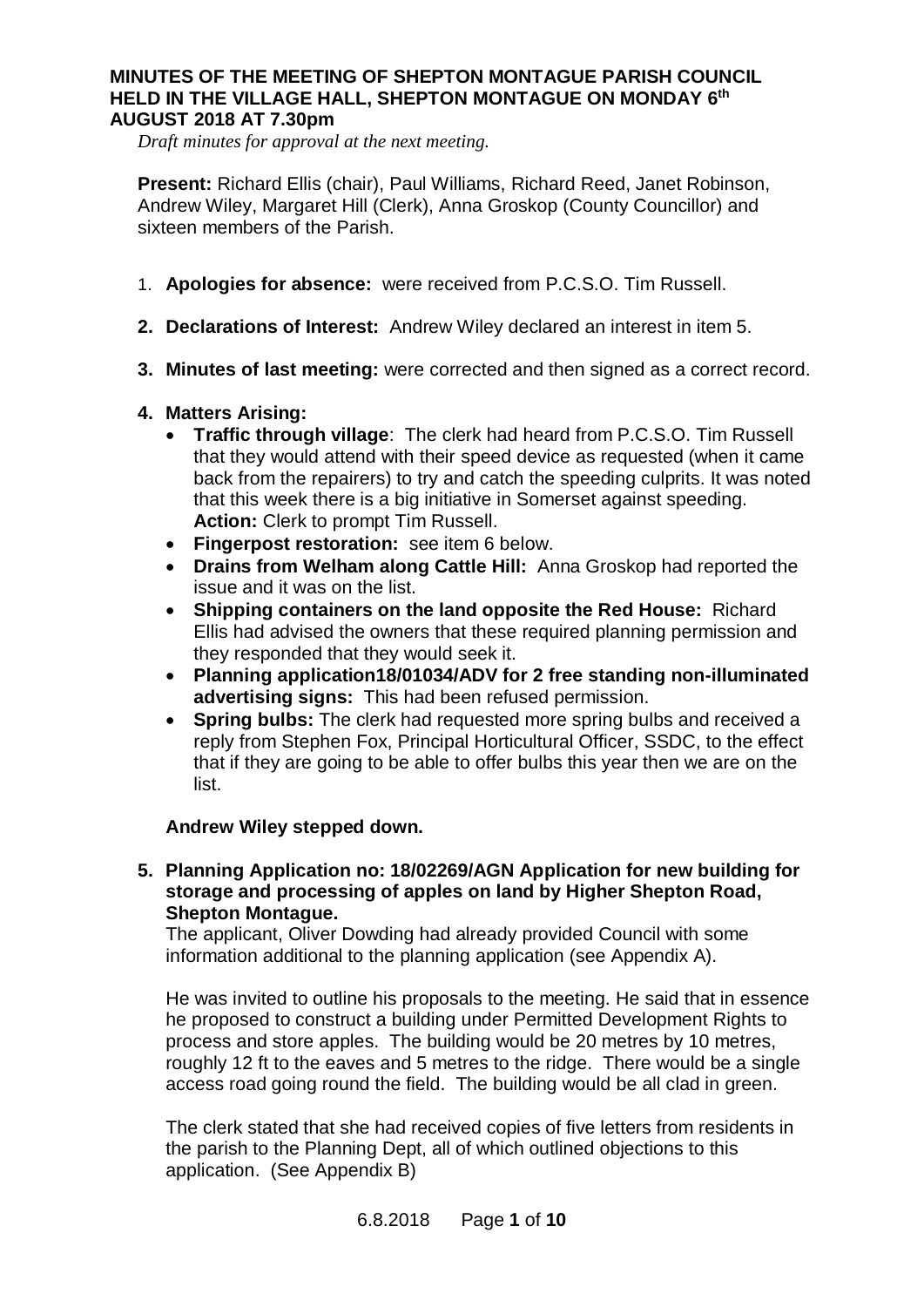The chair invited comments from the residents present.

Andrew Wiley spoke first.

He said that the proposed development is not a welcome addition to Shepton Montague and has a severe impact on the Higher Shepton residential area, particularly on the site of the houses developed by Mr Dowding, on the old Higher Shepton Farmyard.

He stated he was going to address the Permitted Agricultural status of the proposed barn, and not the containers, which he had been informed by Planning have been erected in breach of Planning Control and are now the subject of Enforcement and, he trusted, imminent removal.

He did not claim that the local residents were experts in the Town and Country Planning Act and its various amendments and appreciated that the ultimate arbitrator of the proposal is SSDC Planning. However, having studied the Act and taken advice from the Planning office he did believe, along with the other residents, that this notification is not Permitted Agricultural Development. This type of permitted development is directly related to the curtilage of land under the direct ownership of the applicant. In this case, according to Mr Dowding's letter to the Parish Council, approximately 32 hectares (80 acres) of which only 0.75 of a hectare (1.7 acres) is permanent apple orchard. It does not apply to leased, loaned or borrowed land, the associated equipment required to manage it, and it does not apply to produce imported from third parties for processing.

He said that Mr Dowding had stated in his notification to Planning that the purpose of this barn is for 'storage and processing of apples' and for the storage of associated and other farm equipment. He reported that Mr Dowding had also briefed a meeting of those living in the houses on the site of the Higher Shepton Farmyard, on  $19<sup>th</sup>$  July 2018, that he wished to use the development to process and store not more than 7000 litres of cider and an unspecified amount of apple juice. Mr Dowding was also very clear that the vast majority of fruit used to produce this cider and juice would be imported from other growers, his acreage being insufficient to support this activity. Mr Dowding suggested that this would be 6-7 trailer loads per year but was not clear on the exact quantity or indeed the size of these trailers.

Mr Wiley further stated that Mr Dowding already has an apple processing facility at Southdown, which he has used successfully for a number of years to produce cider and apple juice.

Mr Wiley said that it would appear that this proposed development duplicates an already existing facility, expands on its size by nearly 10 times and is primarily a processing and storage facility for brought in produce from third parties. As such it is industrial, rather an agricultural in nature and lies outside of Permitted Agricultural Development. He suggested that there are many more suitable sites, with existing units, infrastructure for power, water and waste disposal in local towns, which would cause no disruption to Shepton Montague and much needed benefit to those communities.

Mr Wiley went on to say that residents understood that the Planning Authority can withdraw permitted development rights in certain circumstance and insist of full application. As he had already stated that the residents believed the development does not qualify for permitted agricultural development he asked that the Parish Council press the Planning Office before  $8<sup>th</sup>$  August, when they are drafting their response to the notification, to refer this very controversial development to become a formal Planning Application so that it can be considered in detail. This would provide a further eight weeks for debate and

6.8.2018 Page **2** of **10**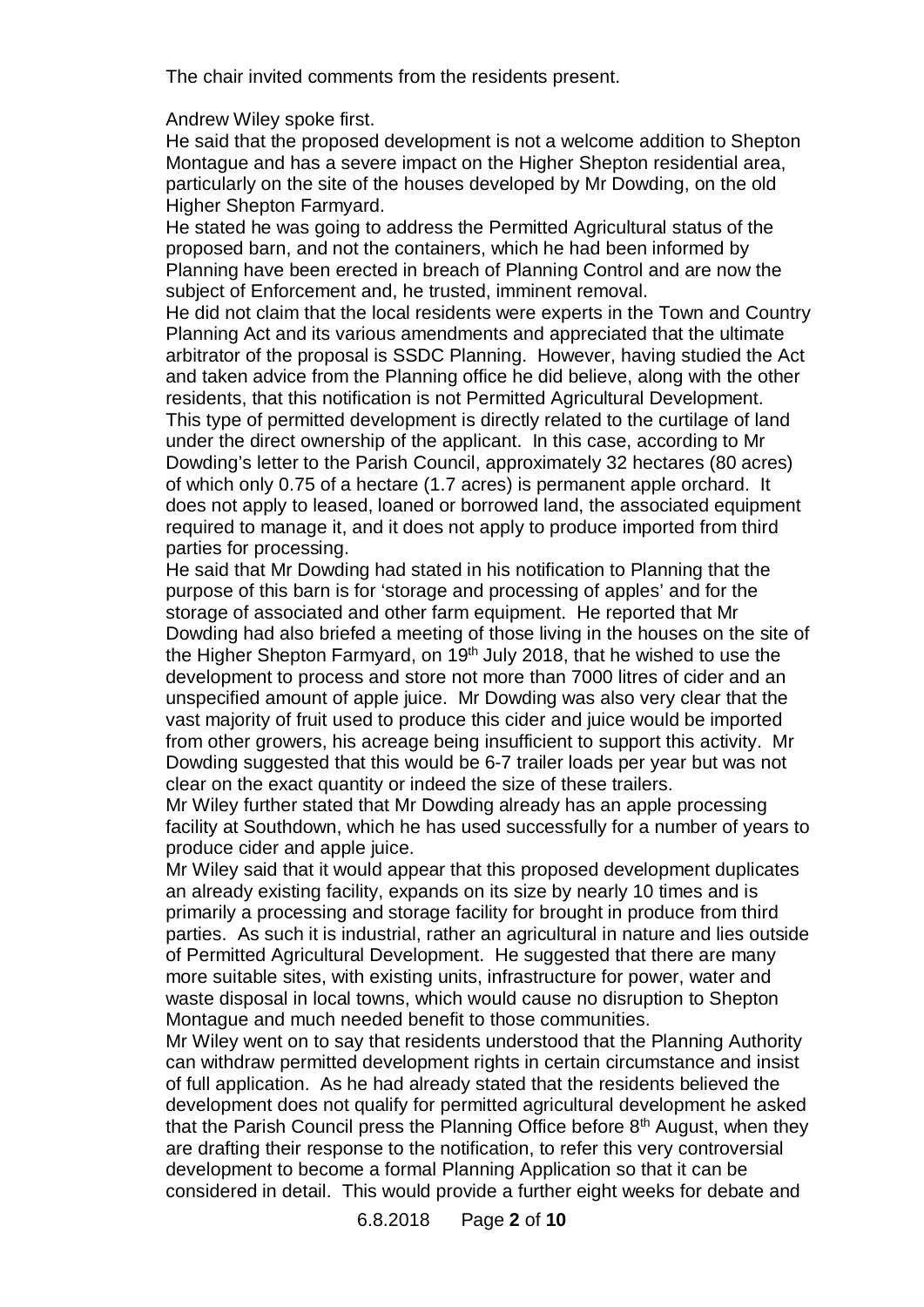for a final decision to be made by Planning. He believed this would have no material effect on the Applicant, if approval were given, who had stated that this proposed barn would not be used until the 2019 apple season, but would provide time for full consideration of the proposal, the size and purpose of the barn, its siting and its impact on the local community.

Tim and Ali Willasey-Wilsey then made the following statement:

- · *We are addressing Oliver Dowding's notification of 13 July which sites a green metal barn 20m x 10m x 4m with a ridge of 5.5m approximately 12-15 metres from the foot of our garden.*
- · *We are not addressing any verbal assurances that the barn will be placed both further and lower than the proposed location. These assurances have been made to several people in this room, including to me and my wife on Friday 20 July when Mr Dowding proposed withdrawing his application and replacing it at the start of the following week. We checked SSDC website today, and the application has not been withdrawn or changed. So we have to focus on the application which is before the Council now and on which a decision is expected (at the latest) this coming Friday.*
- · *In its proposed location, we and our neighbours would be faced with 80 sq m of green metal effectively blocking our view directly in front of our house. It is worth saying that our house is the same length as the proposed barn. For Mr Dowding to describe the barn as "small" in the covering letter to his application of 13 July is disingenuous at best. It is more than 800 cubic metres in volume.*
- · *A number of trees will have to be cut down in order to accommodate the barn in its proposed location. Again it is untrue to state in his covering letter to his application that "We will retain sufficient to act as a reasonable screen."*
- · *The simultaneous siting of two ISO containers for which the hardcore was laid at 6am on Saturday 14 July without prior warning when, incidentally, our hedge was flailed without our permission, gives a useful example of the environmental effects of having the barn in this location. Since the siting of the containers there has been constant coming and going of vehicles, including at night with headlights showing. There was also a party held at the location which went on until midnight on 27 July with raucous laughter, shouting, sound of glassware and of the containers being opened and closed. The containers are just about 10 metres from where the proposed barn will be sited.*
- · *Even if only processing 7000 litres of cider plus an unknown quantity of apple juice, there will be trucks coming and going along this track, bringing apples bought in from other sources. There will also be inevitable noise from bottling. We ought to add here that in 2003/4, when we asked permission from Oliver Dowding to use the track to bring materials on to our property when we were*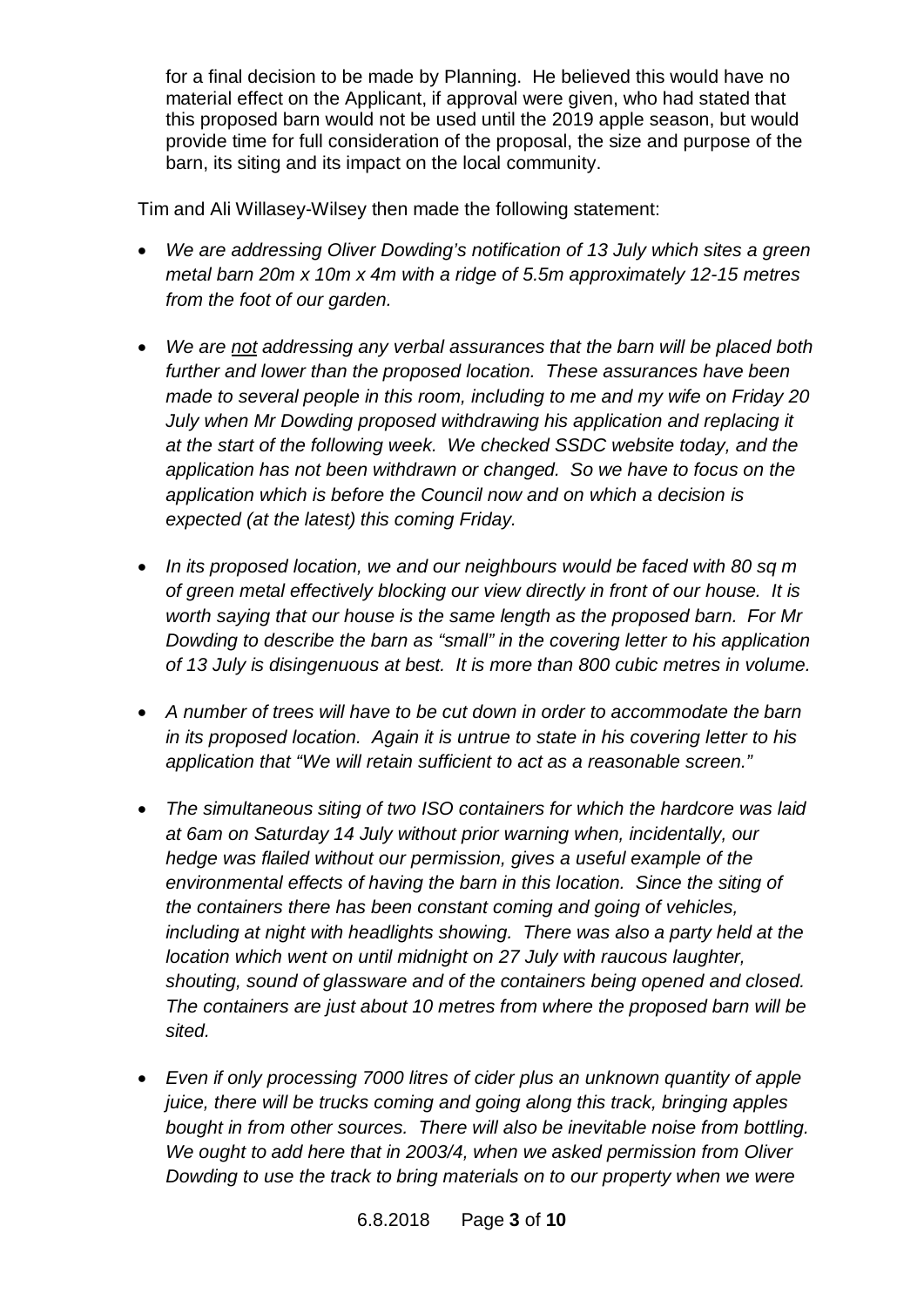*having our house extended, he refused on the grounds that this would create too much disturbance for the residents of the cottages next to the pub. What he now proposes is long term and far more disturbing to the residents.*

· *In summary the barn in its proposed location is completely inappropriate in size, position, stated use and environmental disruption.*

Oliver Dowding stated that he wished to correct some of the things that had been said. He would not be buying in apples, he would be using what other people waste. Also, the building would be constructed in the location he had described when talking to residents and not in the location shown on the planning application. The Chair pointed out that the meeting could only address the application before them. Mr Dowding offered to withdraw the application in the morning.

Brian Hunter then made the following comments on behalf of himself and Julia Hunter of Westhill House:

*We fully support the points already raised but would like to mention a further concern. What does this "development" in the field mean in the long term?*

*In 2012 we were subjected to change of use of agricultural land to residential and the subsequent installation of a car park in the field below our house. The original application for this was also quite out of proportion for the need stated and we, along with many members of the village felt that it was ultimately to acquire access into the orchard & fields at the back of the other houses, thus allowing further development at a later stage.*

*When the building of our houses was approved by Somerset Council, Shepton Farms and subsequently Oliver Dowding agreed in perpetuity NOT to develop the surrounding fields for residential use.*

*The Agreement is dated 21 Jan 1994 and refers to the original 20 Nov 92 and 9th Mar 93 planning applications. These concerned the development of our houses and the move etc of agricultural business to the Aviaries. The relevant section in the agreement is at one of the sub paragraphs and reads:*

*"The first owner (Shepton Farms Ltd) will not undertake or permit the carrying out of any residential development on the neighbouring part of the Hill Farm Land comprising O.S. 5842 5964 6450 and 7866 which is basically (The Orchard, the field below the Monty, the field below Hill Farm Cottages and the second field below the Monty abutting the stream) nor will the First or Second Owners submit or assist in the preparation and submission of any planning application for the residential development of the land"*

*We understand that this application is currently for an Agricultural building but would like the "spirit" of this agreement and a long term view to be taken into account and what this might mean for Shepton Montague as a small quiet, rural village.*

John Sykes then addressed the meeting and raised the issue of the two shipping containers which are already on site: ground works for these commenced on Saturday 14<sup>th</sup> July at six o'clock in the morning, one day after this application was lodged with the Council. He said that approximately 160 square metres of top-soil was removed and replaced with compacted hard-core to form a hard-standing area immediately abutting the rear boundary of Nobles. Two 20 foot shipping containers

6.8.2018 Page **4** of **10**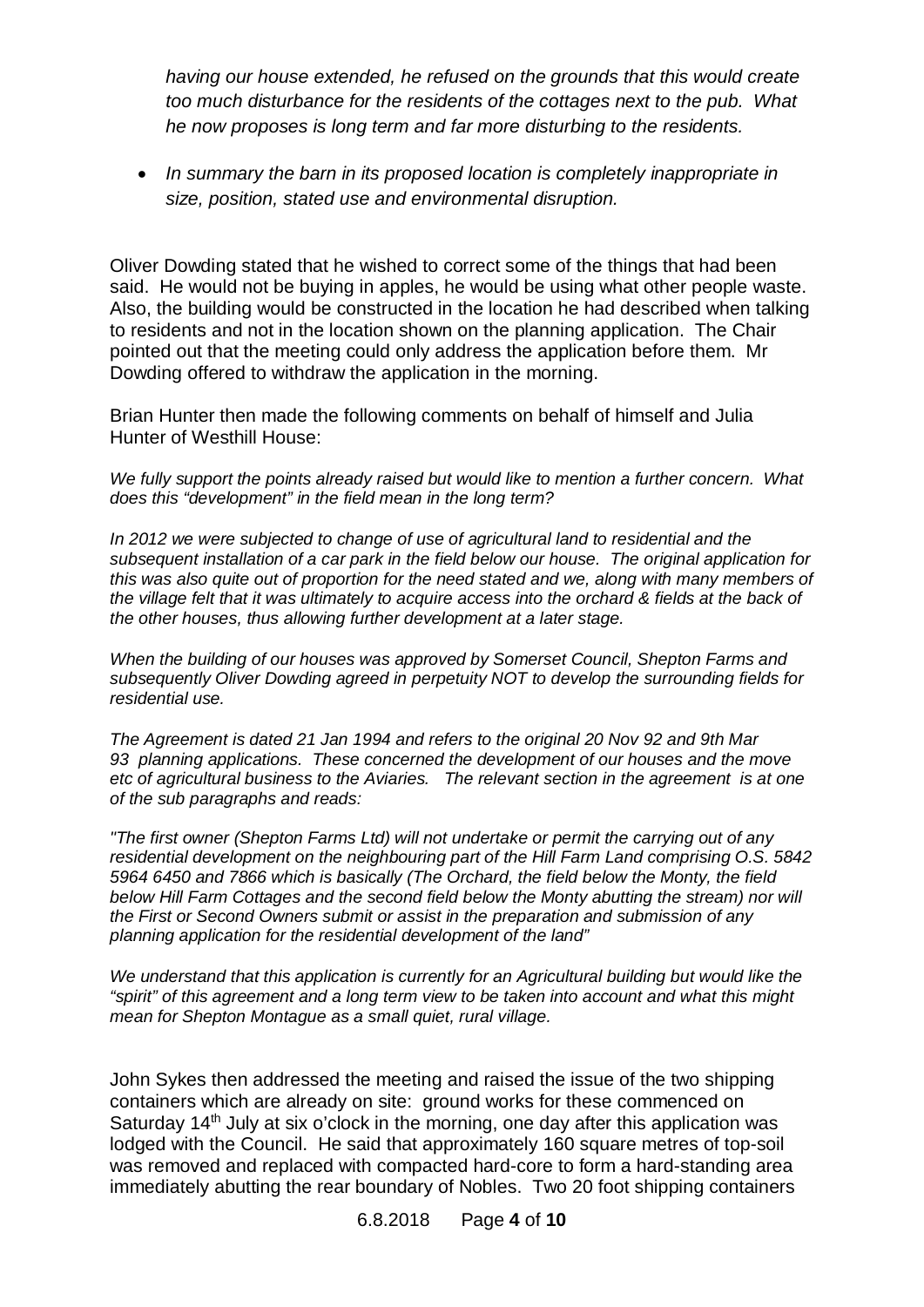and quantity of miscellaneous furniture, timber and agricultural materials arrived on site a few days later. There is sufficient hard-standing to accommodate a further 5 or 6 containers. He said that his understanding of the planning process was that an application should first be made to the Planning department before any work is commenced, irrespective of whether the work does or does not fall under a Permitted Development Right. This did not appear to have happened, and therefore he believed that both creation of the hard-standing and the installation of the containers was a breach of planning control. He requested that Council pursue this matter with SSDC Planning Enforcement with a view to having the containers and assorted other items removed from site.

Mr Sykes also stated that he understood that there is an 11 kilo-volt Scottish and Southern Electricity distribution cable running somewhere through this site and SSE should therefore be consulted as an interested party in any planning process.

Sarah Maude said she wished to address two points: the ancient law which permits a farmer using apples from his own land and the process involved in producing cider and apple juice. She stated that the law clearly states "own land". Oliver had said that he plans to bring in apples from other farms and these sources are not included under this law. She therefore suggested that this changes an already established business from agricultural to industrial, which would not come under the parameters of Permitted Agricultural Development.

Sarah Maude asked what happens to the waste from this process. She pointed out that there is no mention of plans to deal with this waste. She asked what Mr Dowding was planning do about the bottles which will have to be delivered to the site for the manufacturing and bottling process and then taken away for sale. This would inevitably mean an increase in traffic and noise. She commented that we have no idea what will happen in the future and that if any enlargement or extension to the premises is planned, although the appropriate permissions will have to be sought, the fact that the size of the present proposed barn is disproportionate to its stated use is of great concern. She asked Council to object to the application and pass on these comments.

Jo Whale then made the comment that it was sad, with so much industrial land available, that another piece of green field space was to be destroyed, with attendant flora and fauna, for a process which may well be short lived. There is already development around it and therefore this proposal is tragic from a green point of view and she was very sorry that this was even being debated.

Mike Bowman then addressed the meeting to say that he fully supported what had been said by the residents so far and he wanted to re-iterate the points made in his letter of objection to Planning which had been copied to the Clerk prior to the meeting. (Copies of all letters to SSDC Planning in respect of this application can be viewed on the SSDC website.)

Oliver Dowding responded to the previous comments from residents by pointing out that the Hadspen Estate will be importing hundreds of apples, the results of which will be going to South Africa.

Rob Whale pointed out that the Hadspen trees will not be cropping for another ten years. Mr Dowding said this was only his opinion.

6.8.2018 Page **5** of **10**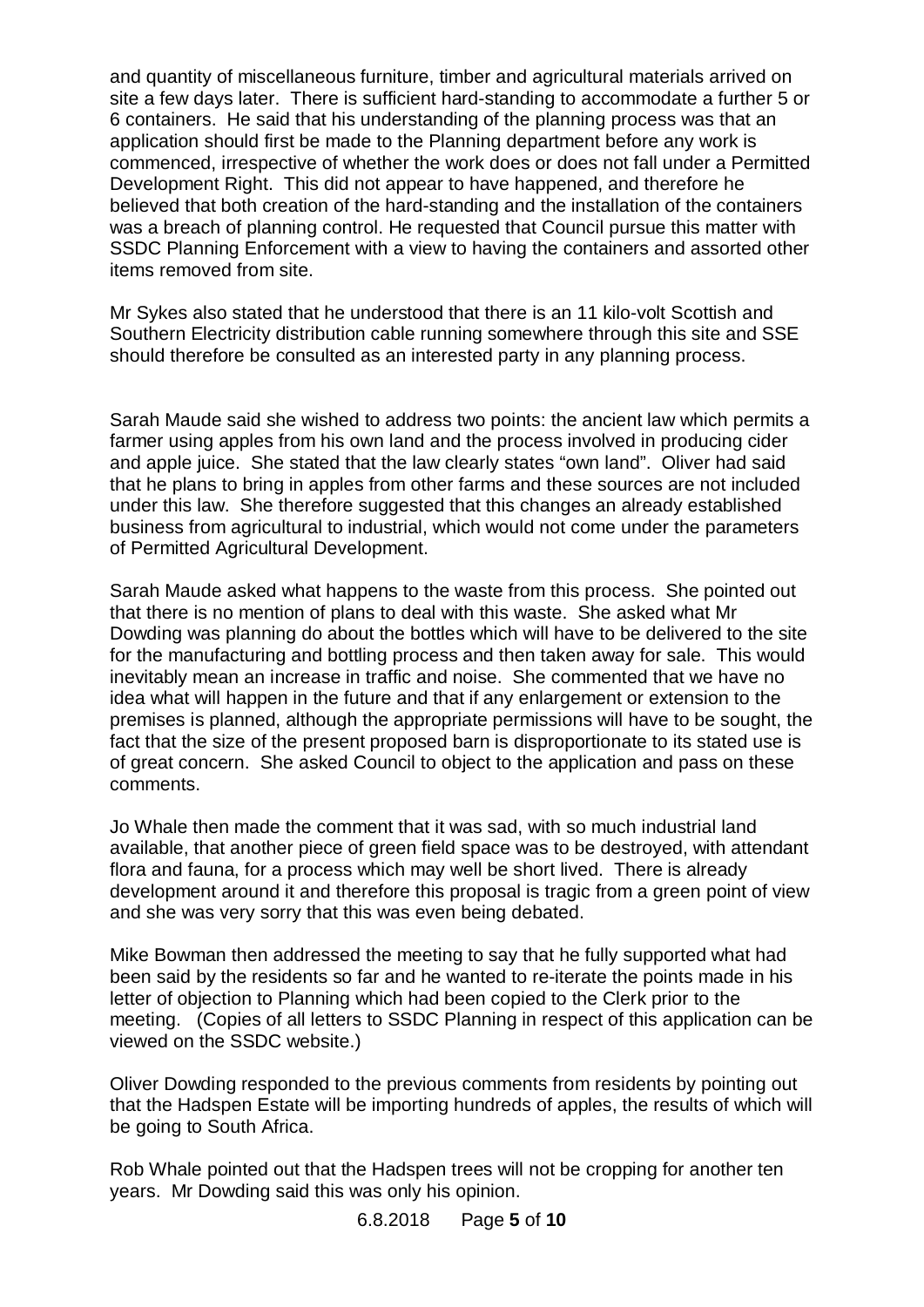Jo Whale raised the issue of pest control on the proposed site as apples are 'rodentheaven'. Mr Dowding responded that this would be dealt with appropriately.

The Chair thanked everyone for their contributions and the matter was then considered by members.

Paul Williams suggested, that as Oliver Dowding was now going to submit a new application, that Council should respond to this one by supporting the residents' concerns and wait for Mr Dowding to re-submit a more appropriate application.

Janet Robinson stated that a preferred site for the new building would be one not at the back of peoples' houses.

Richard Ellis said that he wanted to encourage farming and other activities in the village however this was not the right site for the proposed building. He said that Council would therefore report to Planning what had been heard at the meeting and await the applicants new application with more detail. He was also of the view that it would be better if this went to a full planning application.

Anna Groskop advised that Mr Dowding would have already been advised by Planning that applying under Permitted Development Rights was appropriate. **Action:** Clerk to return all these comments to Planning.

Andrew Wiley re-joined the Council members.

6. **Somerset Fingerpost Restoration Project:** Andrew Wiley upated the meeting on the progress of this project. (A map of the 14 fingerposts in the Parish is at Appendix B). He reported that the Stoney Stoke fingerpost (No.11 on the plan) has been re-furbished. Much hard work has been done to restore this one to its original glory. Fingerpost No.1 is currently being worked on.

 Andrew brought with him the finger of one post to be re-furbished to show the meeting the state they are in and also revealed fingerpost No.2, which has been completed, to show the contrast. Sarah Maude expressed appreciation, on behalf of all the residents to the small group of people who are doing the hard work. Andrew explained that he had been in contact with the foundary that used to carry out fingerpost sign work for County, who can carry out any casting of replacement parts required – but at a cost. He then outlined his estimate of the costs involved in refurbishing all the fingerpost signs in the Parish which will be in the region of £3,400.

Paul Williams suggested that this cost would have to be spread over at least 2 years and perhaps a village fund raiser might be appropriate. It was suggested from the floor that local organisations might wish to make a financial contribution. Sean O'Callaghan of the Montague Inn offered to pay for the refurbishment of the fingerpost near the pub and was thanked by the Chair.

In view of the budget implications of the following agenda item it was decided to consider

7. **Refurbishment of the old BT telephone box** - at the same time as item 6. No use has yet been agreed for the phone box but Doug Barrowman has begun work towards its refurbishment, including successfully removing all the glass. The Chair read out the letter that had been received from Mr Barrowman detailing the cost of sand blasting and re-painting the telephone box. This was estimated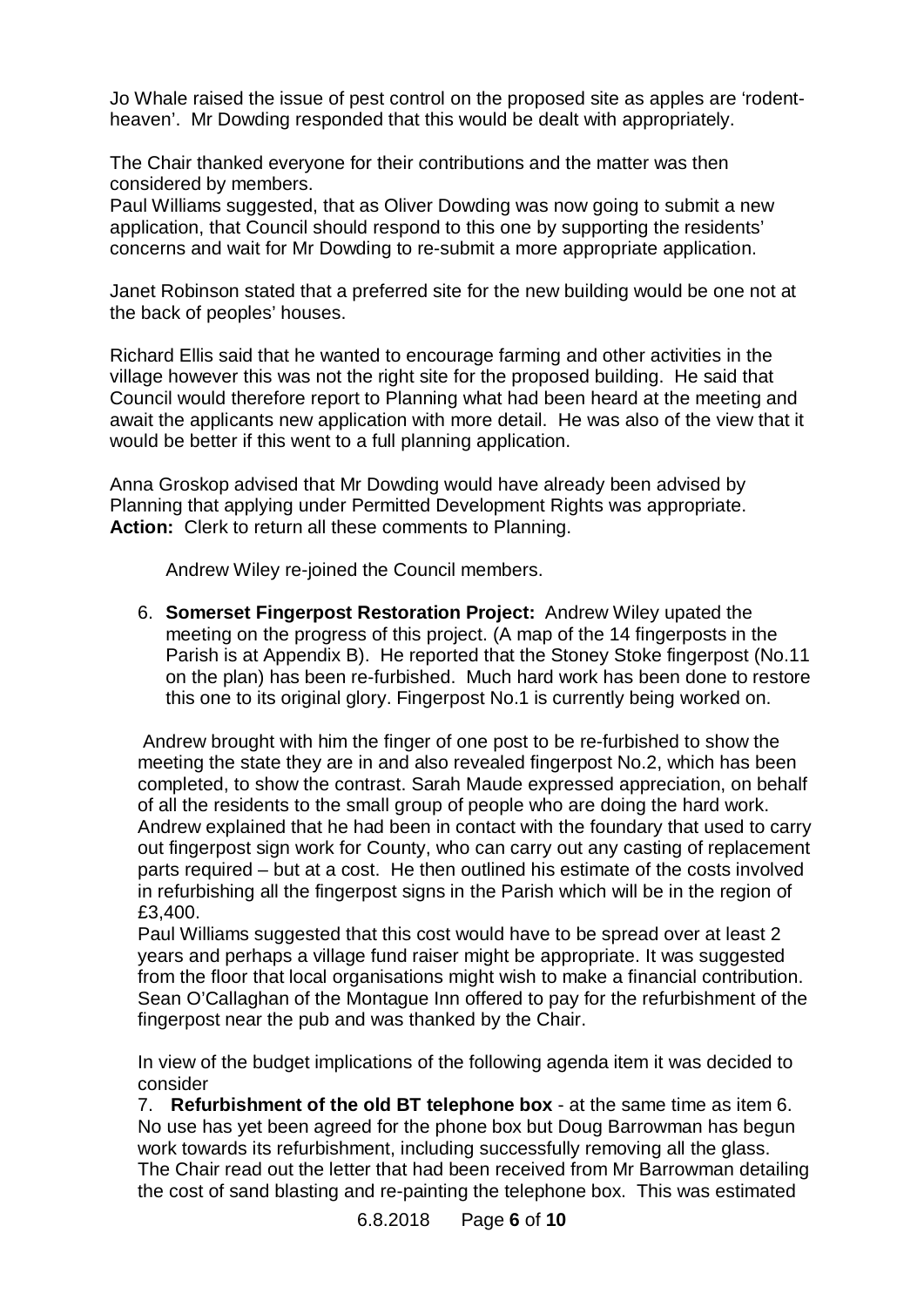to be approximately £400. After considering the finances it was agreed to allocate £400 to refurbish the phone box and £1000 towards fingerpost restoration from this year's funds with a further £1000 to come from next year's budget for the fingerposts.

- **8. General Data Protection Regulation:** The clerk had attended a half day course on this topic for which an invoice had been received for £25. The main points to come out of the training were that for the purposes of the Act the Parish Council is not a local authority and therefore does not have to appoint at Data Protection Officer but we must carry out a data audit and adopt and publish a Privacy Notice on the village website. The clerk was adapting the SALC template and would present it for adoption at a future meeting. The second point was that Council must pay an annual fee of £40 to the Information Commissioner's Office but do not have to register with them. Council can be fined if the fee is not paid. **Action:** Clerk to establish how to pay this fee. It was stated at the training that the important thing is for the Parish Council to be moving towards compliance with GDPR but in order not to fall foul of the GDPR the clerk will be disposing of all data that there is no legal requirement to keep (e.g. old planning applications) and advised that members do the same.
- **9. Finance:** A cheque was signed for the GDPR training fee.
- **10. Correspondence:** None other than that already dealt with above.
- **11. A.o.b.**
	- · **Hadspen Estate**: The clerk had heard that some parishes had been invited to an information session at the villa site on Hadspen Estate but she had not received anything for Shepton Montague. Richard Reed said he had been personally invited and had attended. He explained that it is proposed to place a glass roof over the Roman ruins. The mosaics have been lifted to preserve them. A planning proposal will be forthcoming to build a replica Roman villa adjacent to the excavation which would be the first Roman villa built in the country. The large green barn would be removed. The site falls within Bratton Seymour Parish.
	- · **Litter picking:** A resident suggested that thanks should be given to Derek Robinson who has for some time gone round the village picking up litter. Janet Robinson to pass on thanks on behalf of the Parish. The Chair commented that formal litter picking requires health and safety permissions but an informal approach is welcomed.
	- · **Provision of bar at village fete:** A resident said that it should be put on record that the Montague Inn supplies all the equipment for the bar at the annual village fete, meaning that all the money taken is 100% profit for the village (church). Thanks therefore go to Sean at the Montague Inn.

# **12. Open discussion**

There being no further business the meeting closed at 8.50 pm.

| Chairman |  |
|----------|--|
|----------|--|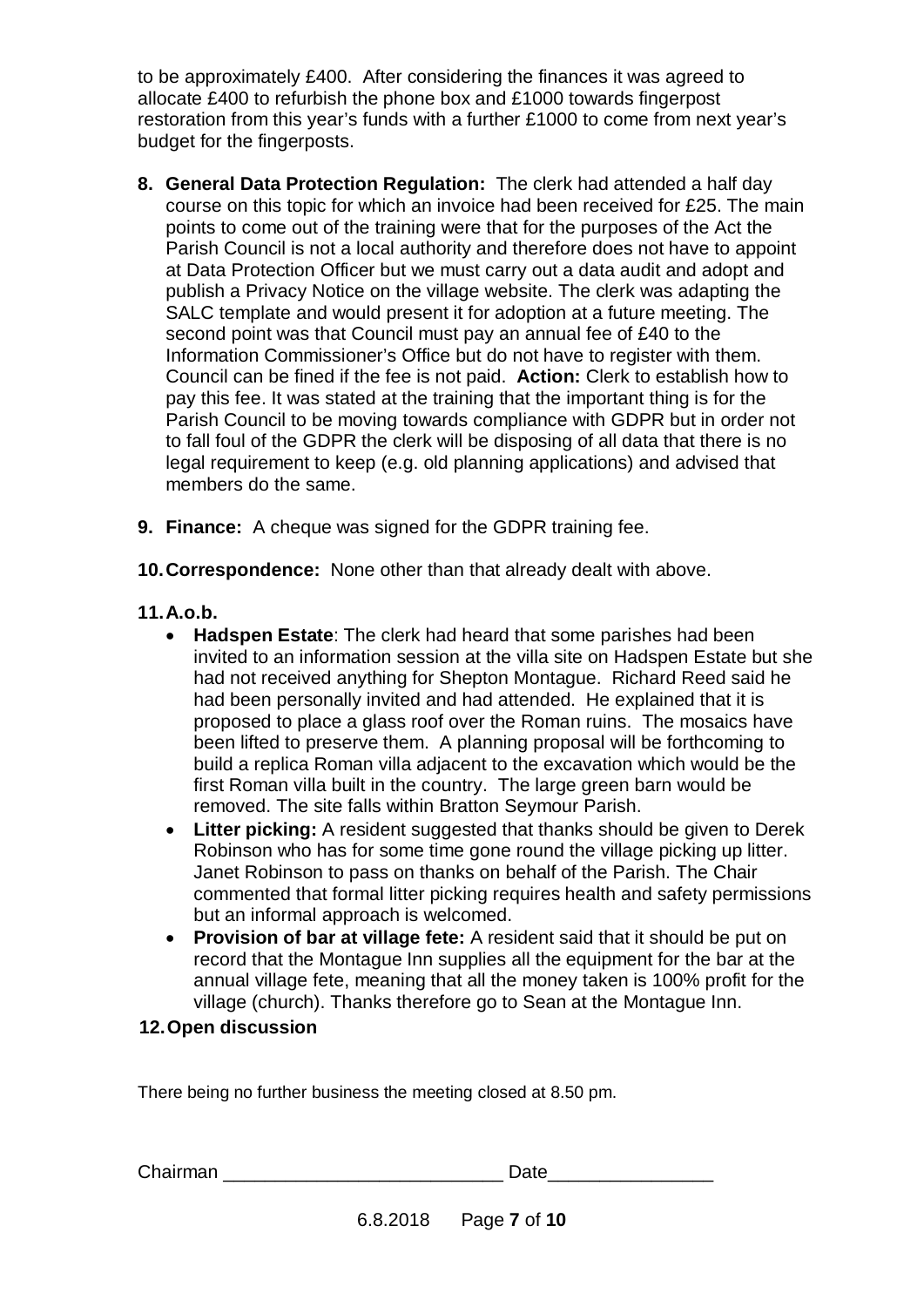## **Information supplied to Council from Oliver Dowding re Planning Application.**

Parish council, 6.8.18

Over many years I have been using 2 barns at Lower Farm for all sorts of storage requirements. This resource has now come to an end as it returns to the landlord who wishes to use it for their own purposes.

This means I require something to replace this. It will function to store things the farm needs stored. Also it will give proper facilities for juicing apples, storing apples, processing into both apple juice and also cider. Up to now this has been possible by using my garage, and the buildings at Lower Farm. It is now time to create a dedicated building which can deliver all of these needs.

When contemplating where this would be best situated I looked at a number of options. Given the relatively small area of land which I currently own, which is under 80 acres, as opposed to the 240 or so acres I rent, all the other sites (within my ownership) had negative issues which the one by the orchard doesn't.

The streetwise website was tricky to use. The plan it created was too large, and I would like to point out that the area on the plan is not the size of the shed and the shed is actually much smaller.

The proposed building will be 10m x 20m.

The height to the eaves will be approximately 4m, with a very gentle 15-degree roof slope. This means that the overall height at the ridge will be approximately c.5.6 m. The building will be on land below the existing trees.

The land is lower than the land the trees are on, which themselves are well over 8m tall – as the photos show.

The building, where it is proposed to be situated, will be almost invisible to everybody other than the few walking the footpath through the orchard. Given it will be green sided and green roofed, for much of the year it will the least visible of most buildings.

For those concerned about the level of activity within the barn and on-site, the season for harvesting apples is relatively short, probably stretching to no more than three months and in all probability significantly less. For the rest of the year there will be occasional visits to collect and manage the stock within the building. These aren't anticipated to be very frequent. There will be some general farm use with an unknown (at this stage) level of need and use.

This building does not need planning permission as such. It comes within the category of "Permitted Development Rights", as this is an agricultural holding. For agricultural holdings PDR needs prior approval from the local authority. This application has been made for prior approval.

PDR: you can find all the information about this on the South Somerset website. [https://www.southsomerset.gov.uk/planning-and-building-control/planning-permission/make-a](https://www.southsomerset.gov.uk/planning-and-building-control/planning-permission/make-a-planning-application/agricultural-prior-notification-applications/)[planning-application/agricultural-prior-notification-applications/](https://www.southsomerset.gov.uk/planning-and-building-control/planning-permission/make-a-planning-application/agricultural-prior-notification-applications/)

The diagram below illustrates the roof pitch, but note the width will be 5m, giving a rise of 1.34m.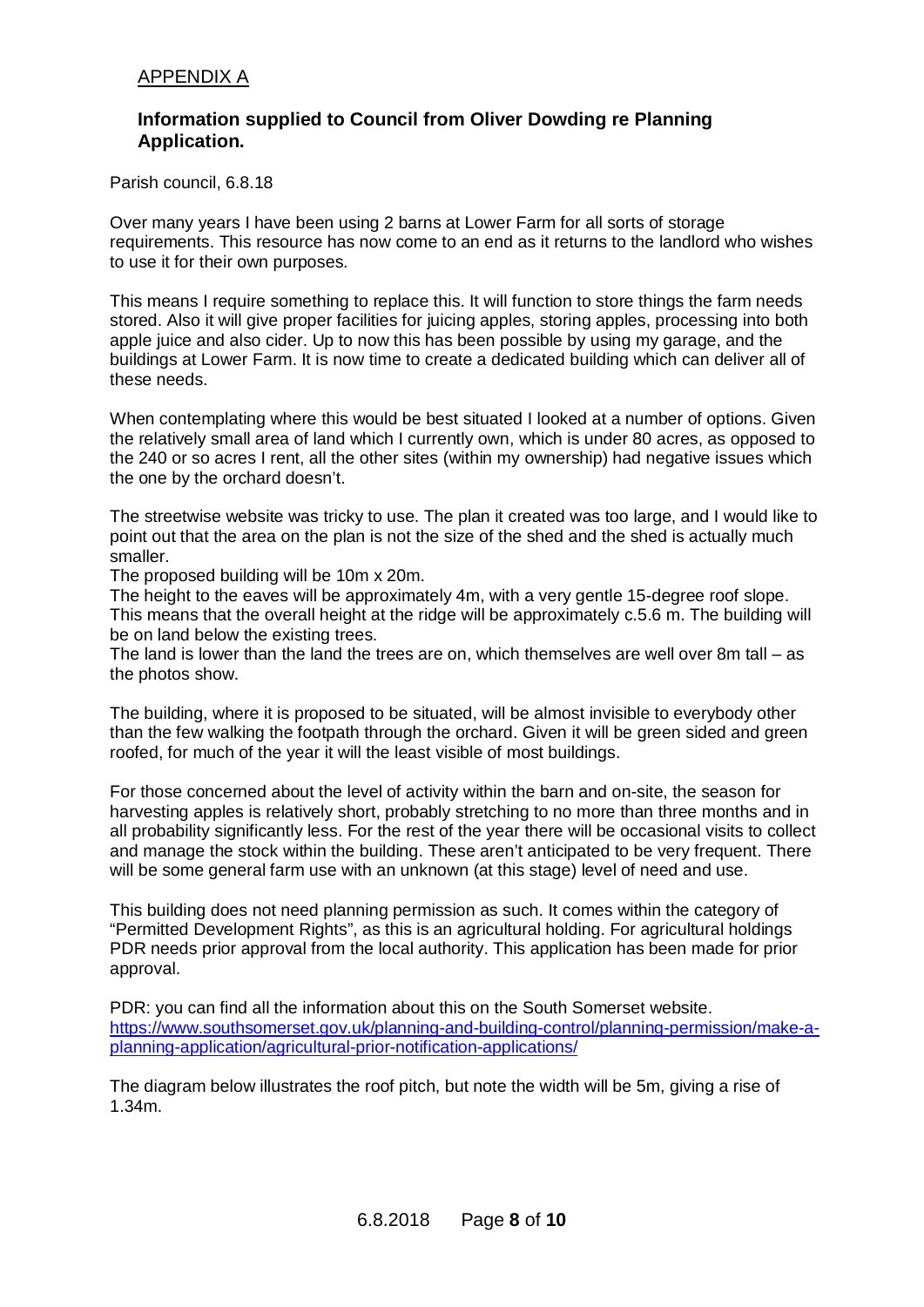Example: A 12 metre wide leanto with a 15 degree pitch



I have specifically placed the shed in a place where it is unlikely to be seen by the majority of people and chosen a design which will help this aspect. The building is aimed at supporting my small local business work in a more efficient way on my own land.



This if for diagrammatic purposes. 62' x 31' x 13' to eaves with c.15.5' to the ridge. This mock shows "chimneys" but there will be an ordinary roof on my building. <http://wickbuildings.com/mywick/design3d> Also check over [https://ravenroofingsupplies.co.uk/wp-](https://ravenroofingsupplies.co.uk/wp-content/uploads/2014/04/marleyeternit_profiledsheetingdesignguideapril06.pdf)

[content/uploads/2014/04/marleyeternit\\_profiledsheetingdesignguideapril06.pdf](https://ravenroofingsupplies.co.uk/wp-content/uploads/2014/04/marleyeternit_profiledsheetingdesignguideapril06.pdf) for various angles etc